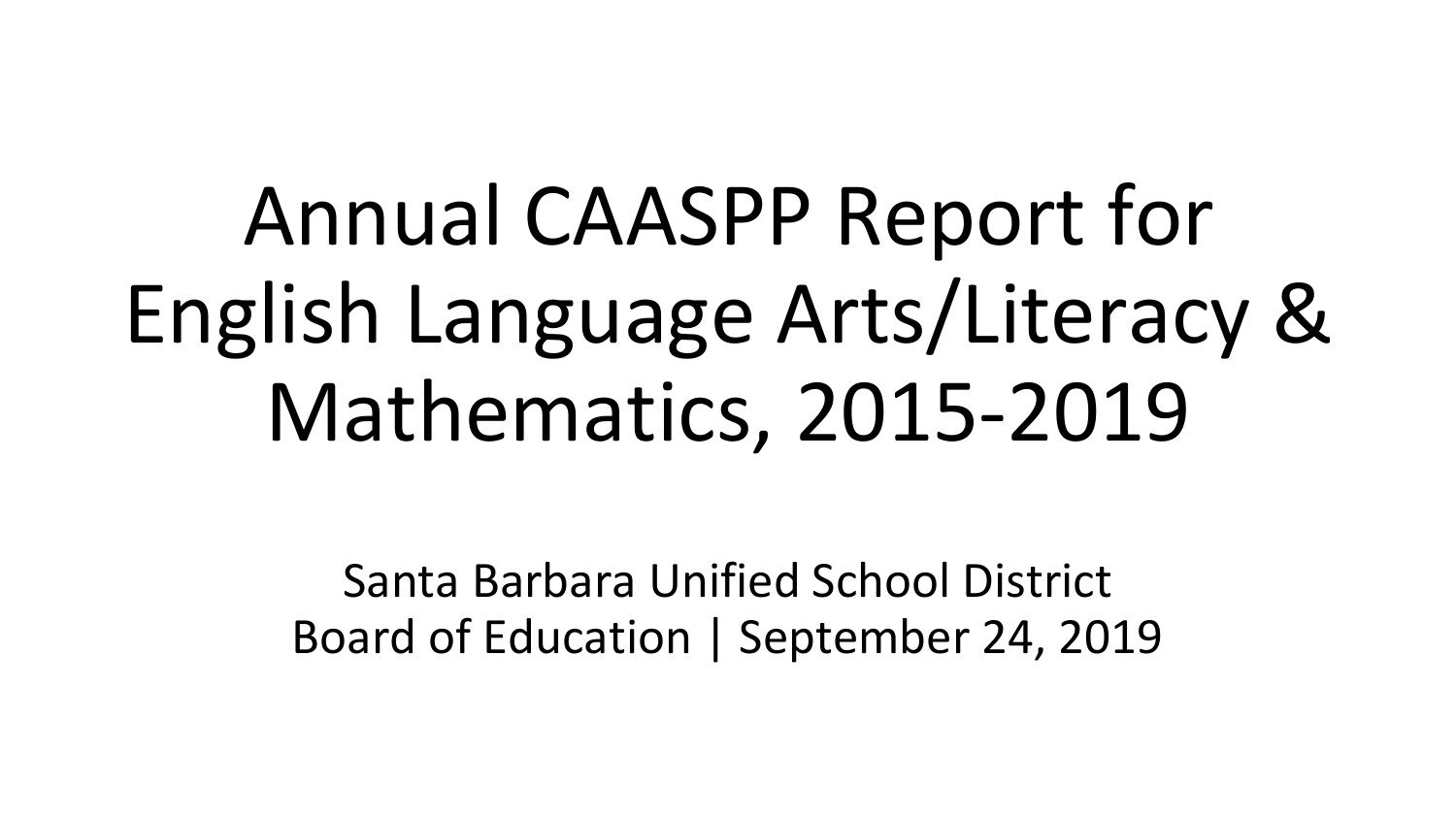# Where We Have Been

- State & local 3 major changes to PK-12 education in 30+ years:
	- State expectations for academic rigor (CCSS)
	- Rigorous assessment (SBAC) and equity in student outcomes
	- Funding and accountability (LCFF/LCAP, CA School Dashboard)
- Equity is at the heart of it ... with a recognition that the design of education systems has produced inequitable results for decades
- State & local incremental growth overall in assessment results over last 5 years, with pockets of acceleration and excellence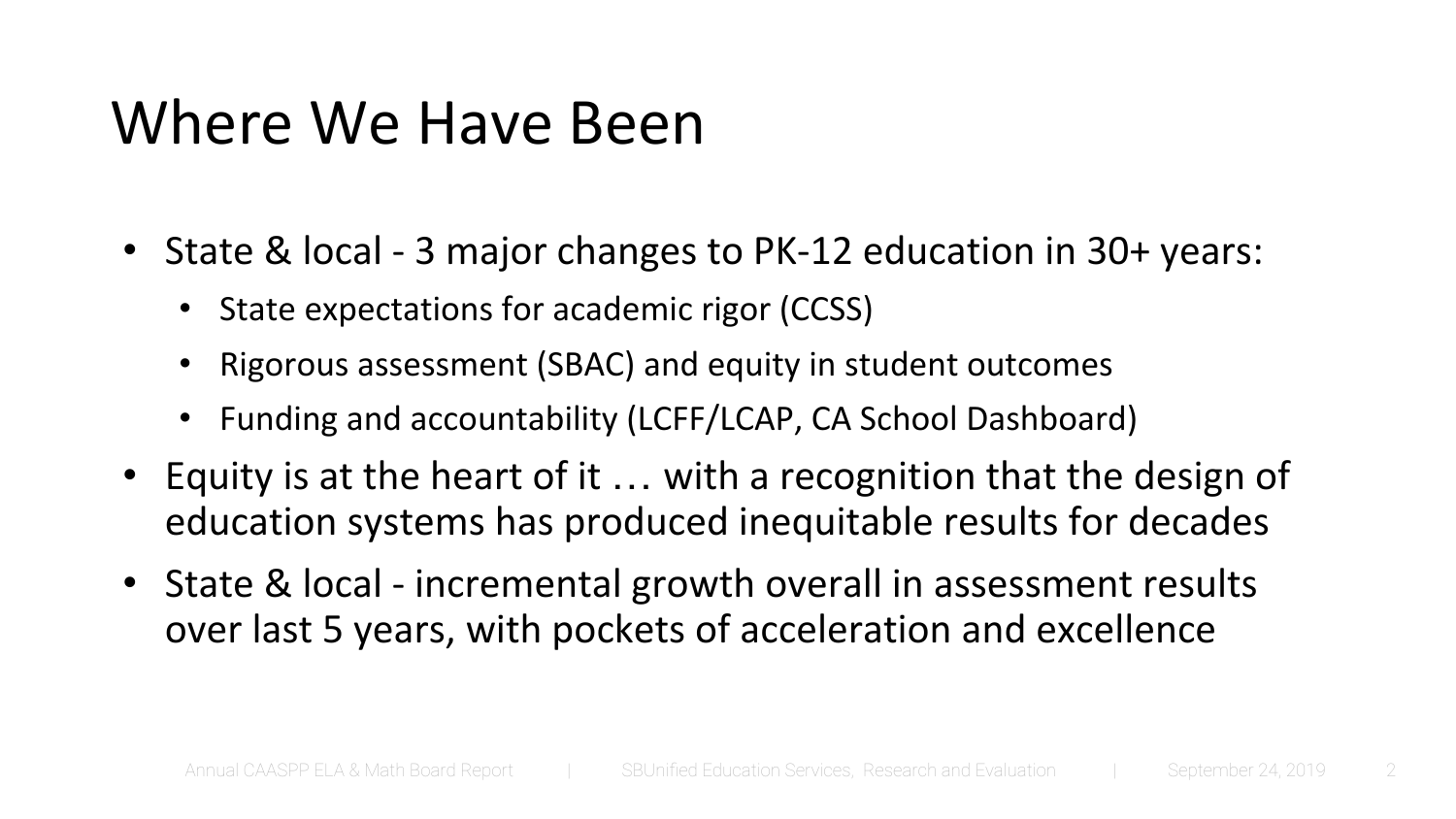# Where We Are - Action

- In transition learning to "see the system" that produces the results
- Cultural shifts, coherence-making, collective efficacy, team structures, "leading from the middle" (i.e. Site Leadership Teams)
- Instructional vision: "All students read, reason, and communicate to contribute positively to an ever-changing world"
- Key drivers: focused vision, collaborative cultures, deepening learning (i.e. DOK) with precision of pedagogy, mutual accountability via cycles of collaborative inquiry (i.e. PLCs)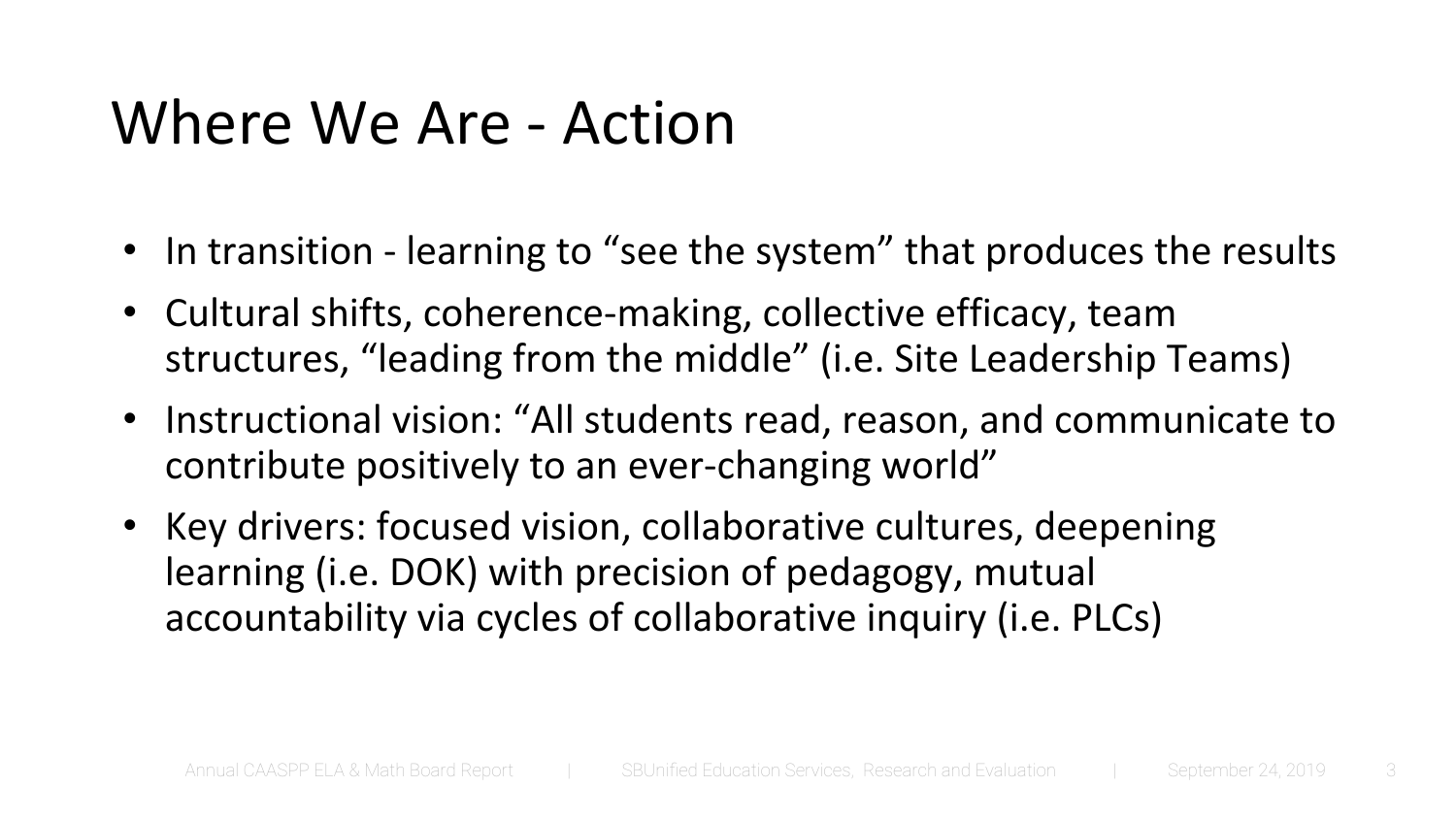### **Shared Leadership for Systemic Collaboration**

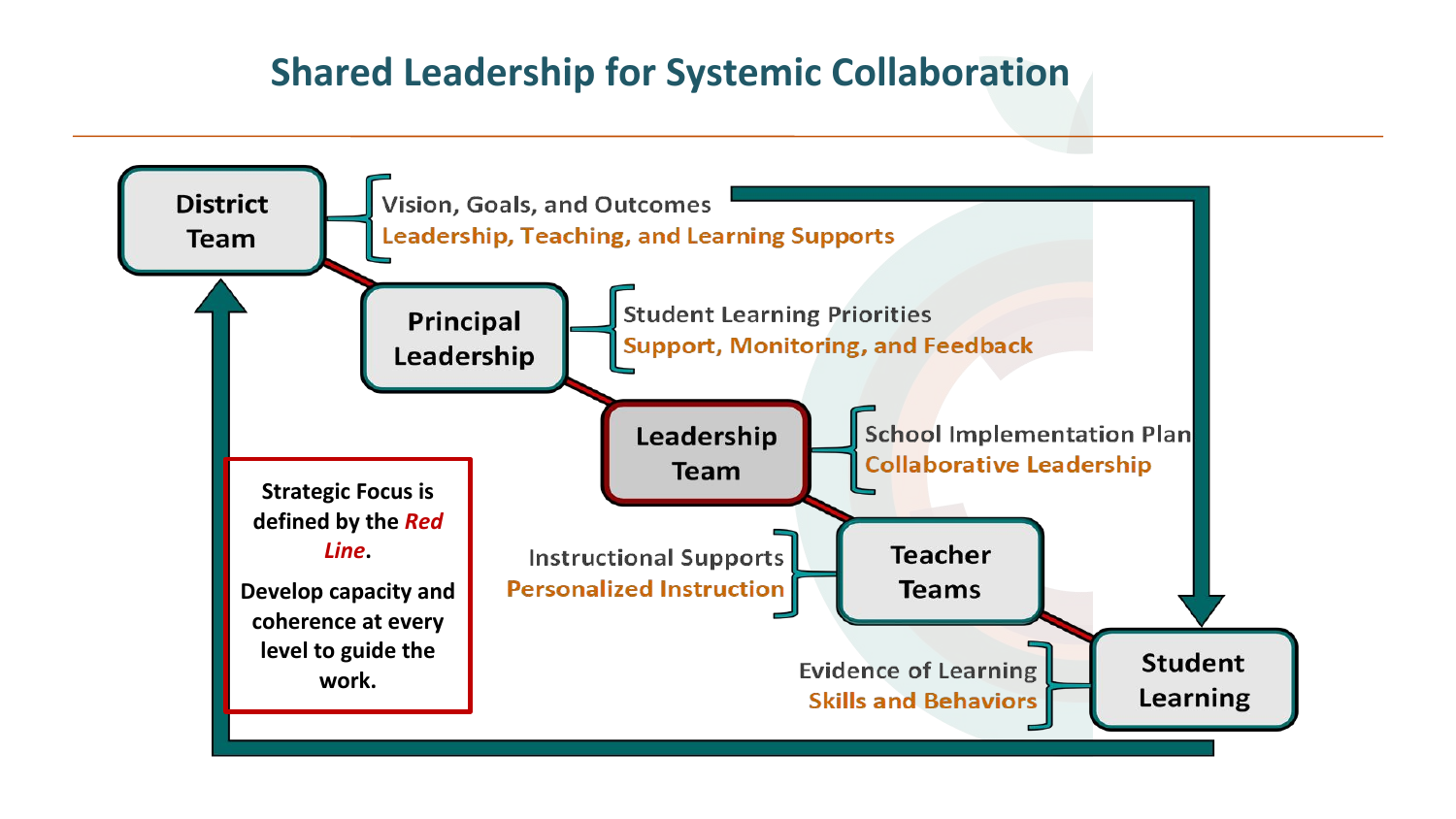# Where We Are - Results

- Tested: Grades 3-8 and 11 in ELA (*n* = 6,572) & Math (*n* = 6,584)
- Overall, maintaining progress made previous years
	- ELA/Literacy slight dip
	- Math slight increase
- Notable student group progress / results
	- Students with Disabilities (gains in ELA/Literacy & Math)
	- Latinx & English Learners (gains in Math)
	- Reclassified (RFEP) students' DFS remains near standard, RFEP outperforming English Only at 5 elementary schools (ELA)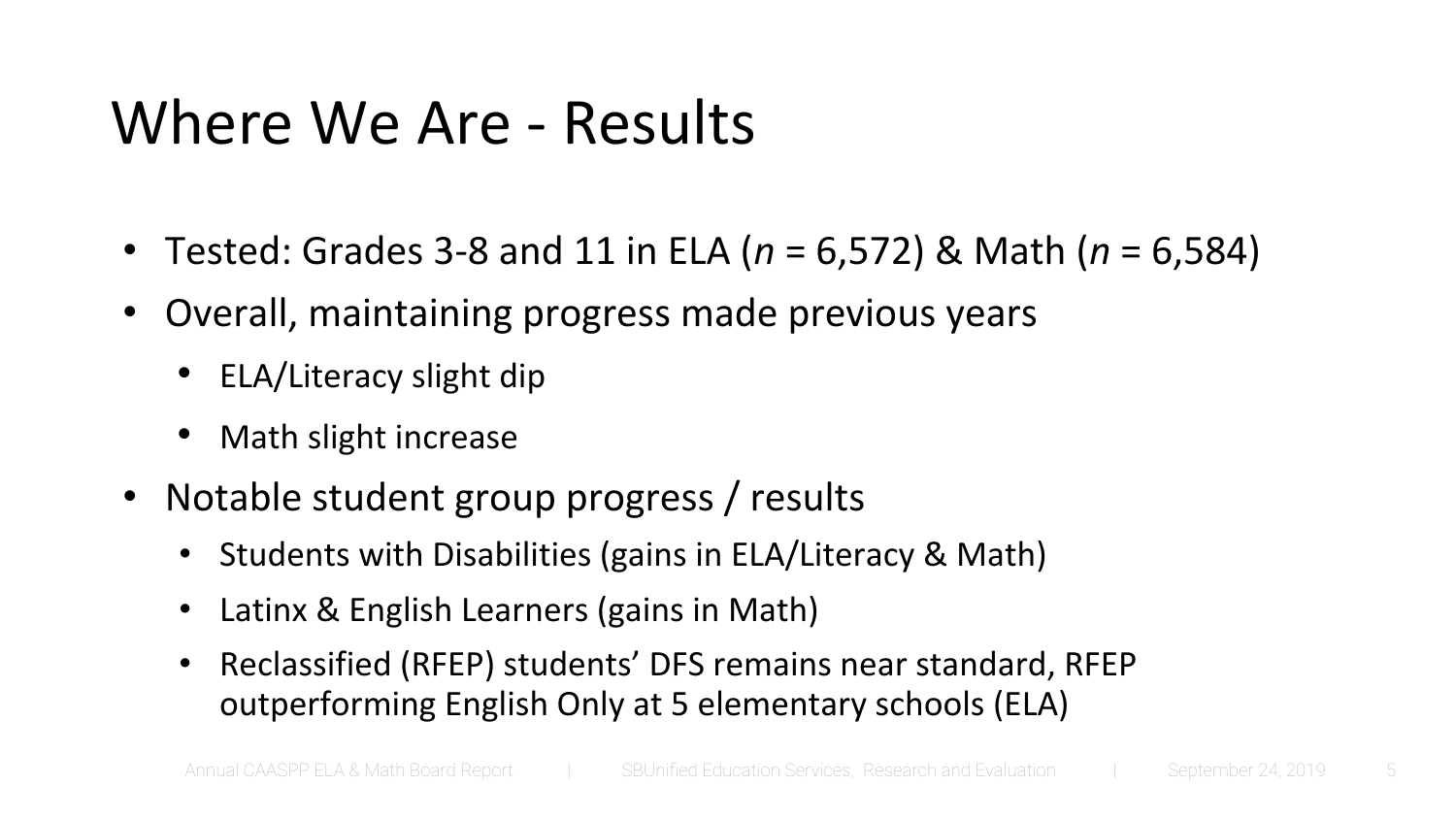CAASPP ELA/Literacy: % Meeting and Exceeding State Standards, District-wide All Students by Grade level

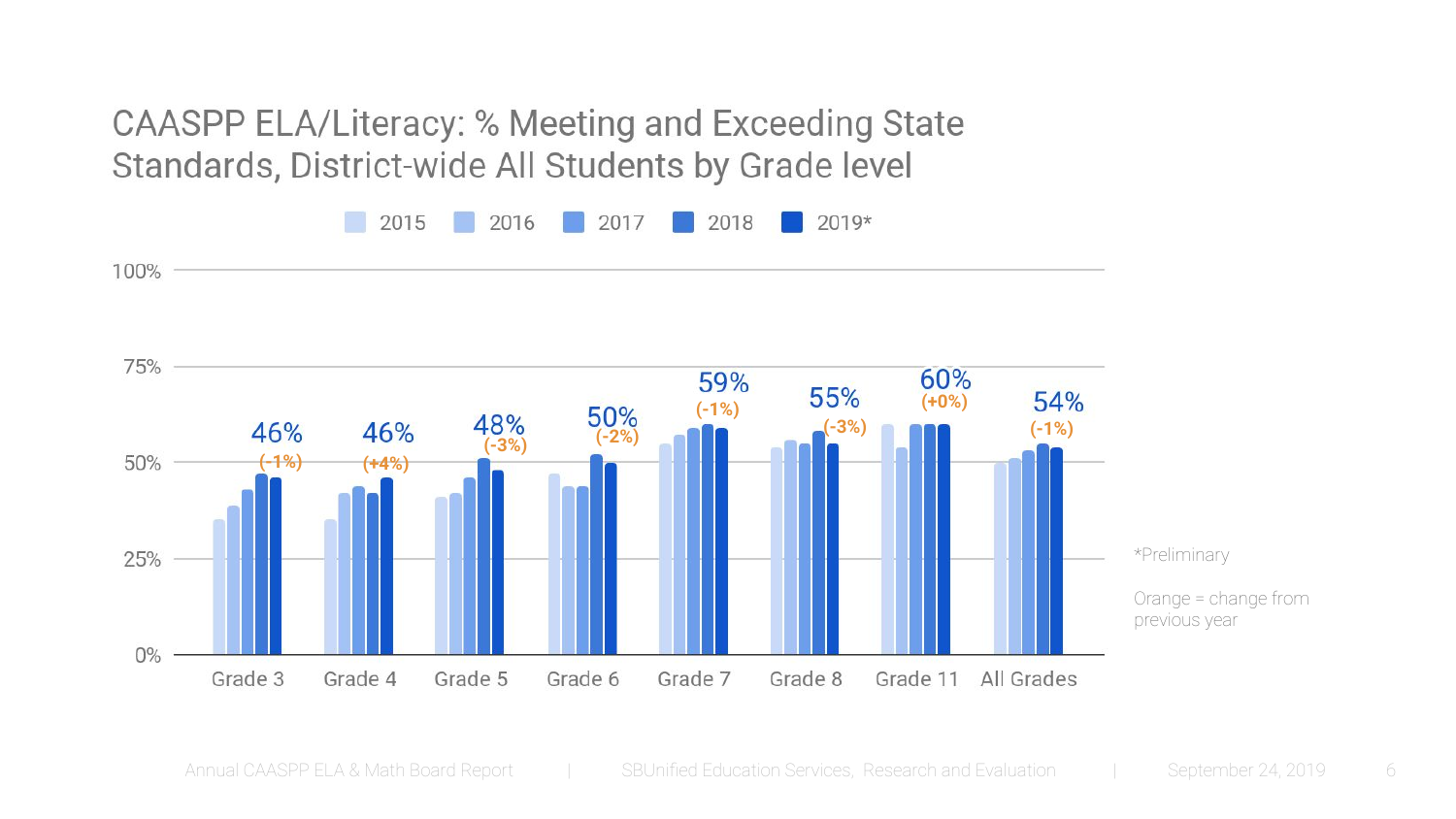#### CAASPP ELA/Literacy, Average Distance from Standard



Annual CAASPP ELA & Math Board Report | SBUnified Education Services, Research and Evaluation | September 24, 2019 7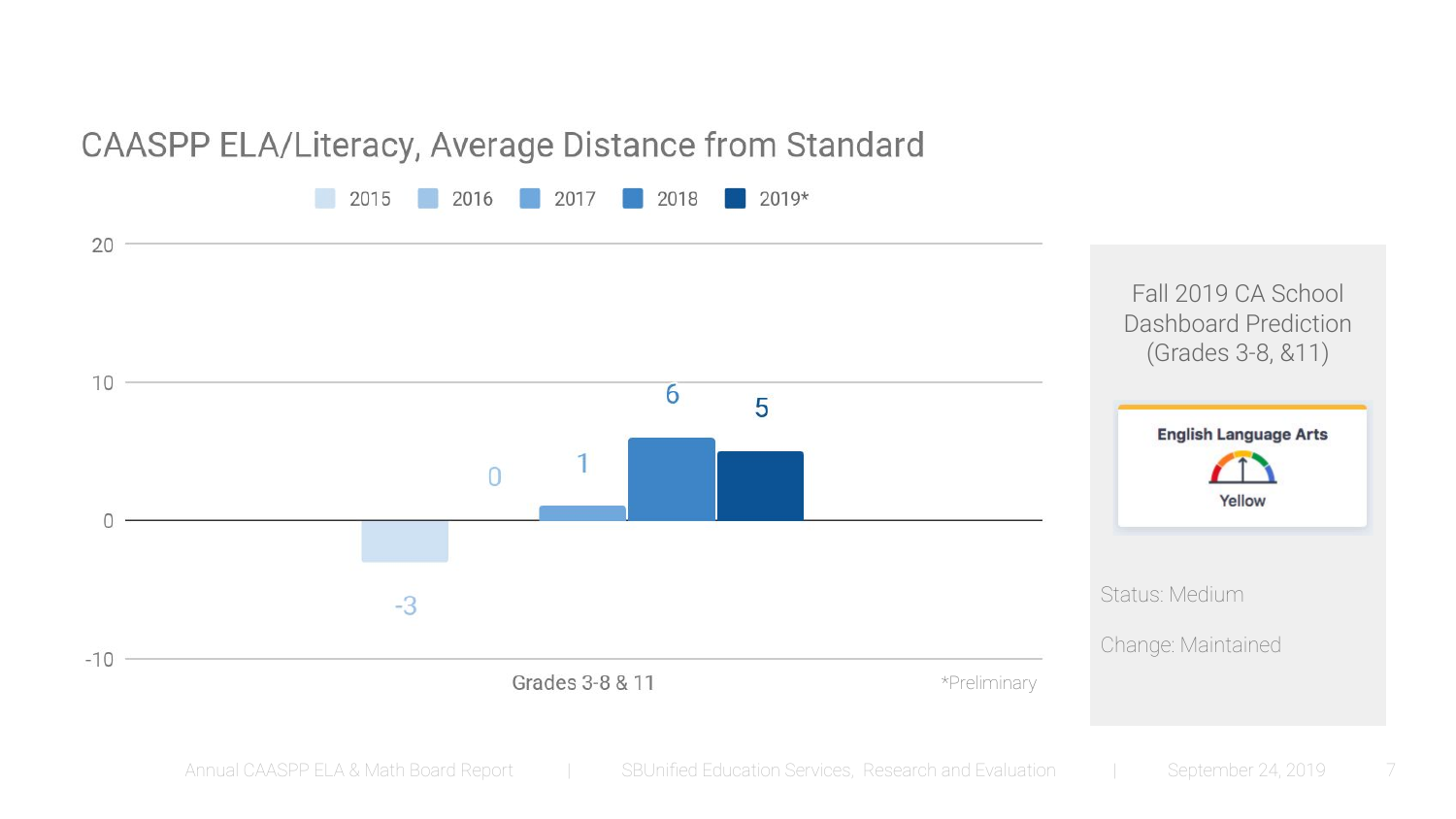CAASPP Math: % Meeting and Exceeding State Standards, District-wide All Students by Grade level

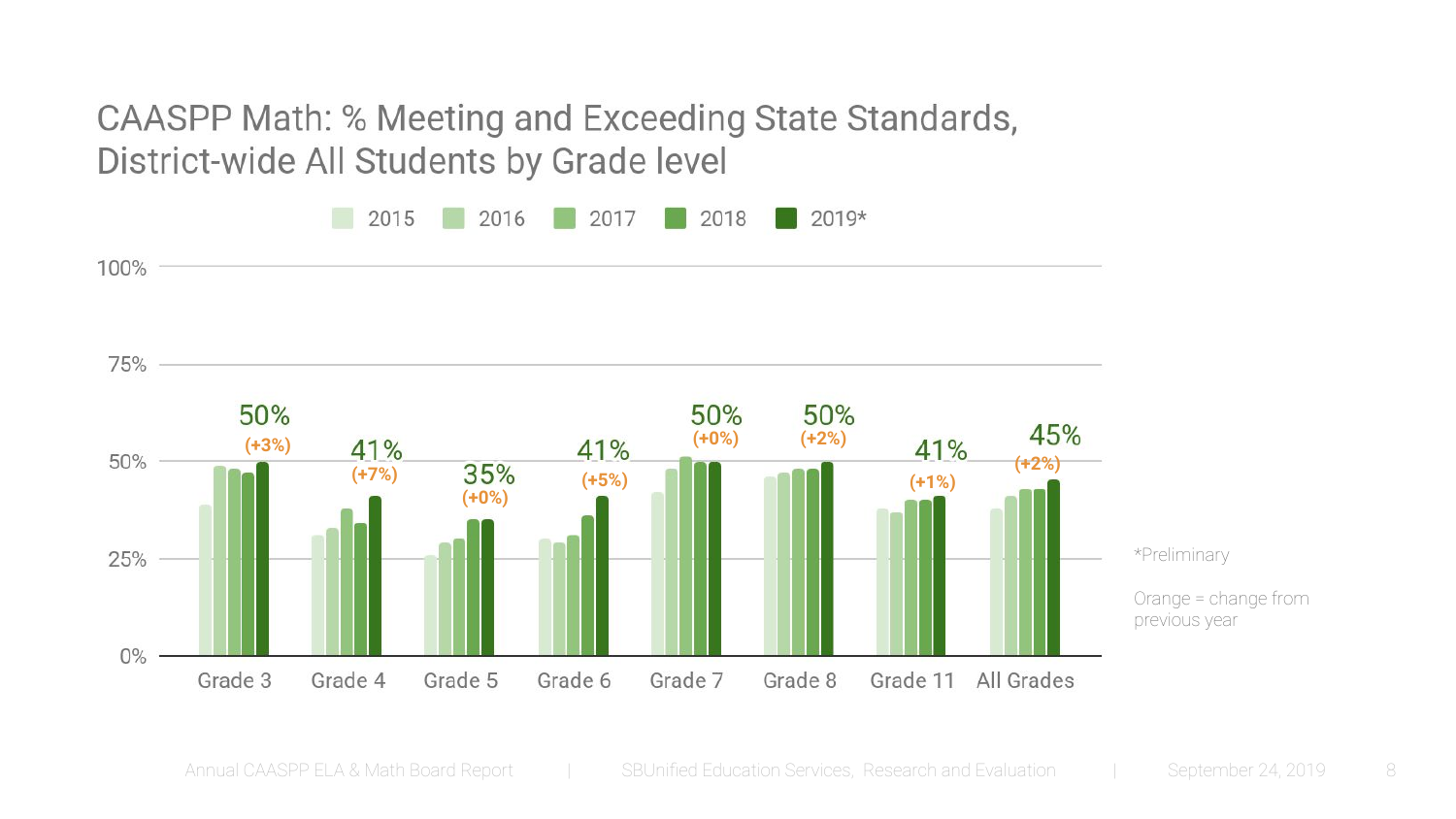#### CAASPP Math, Average Distance from Standard

2015 2016 2017 2018  $\Box$  2019\*

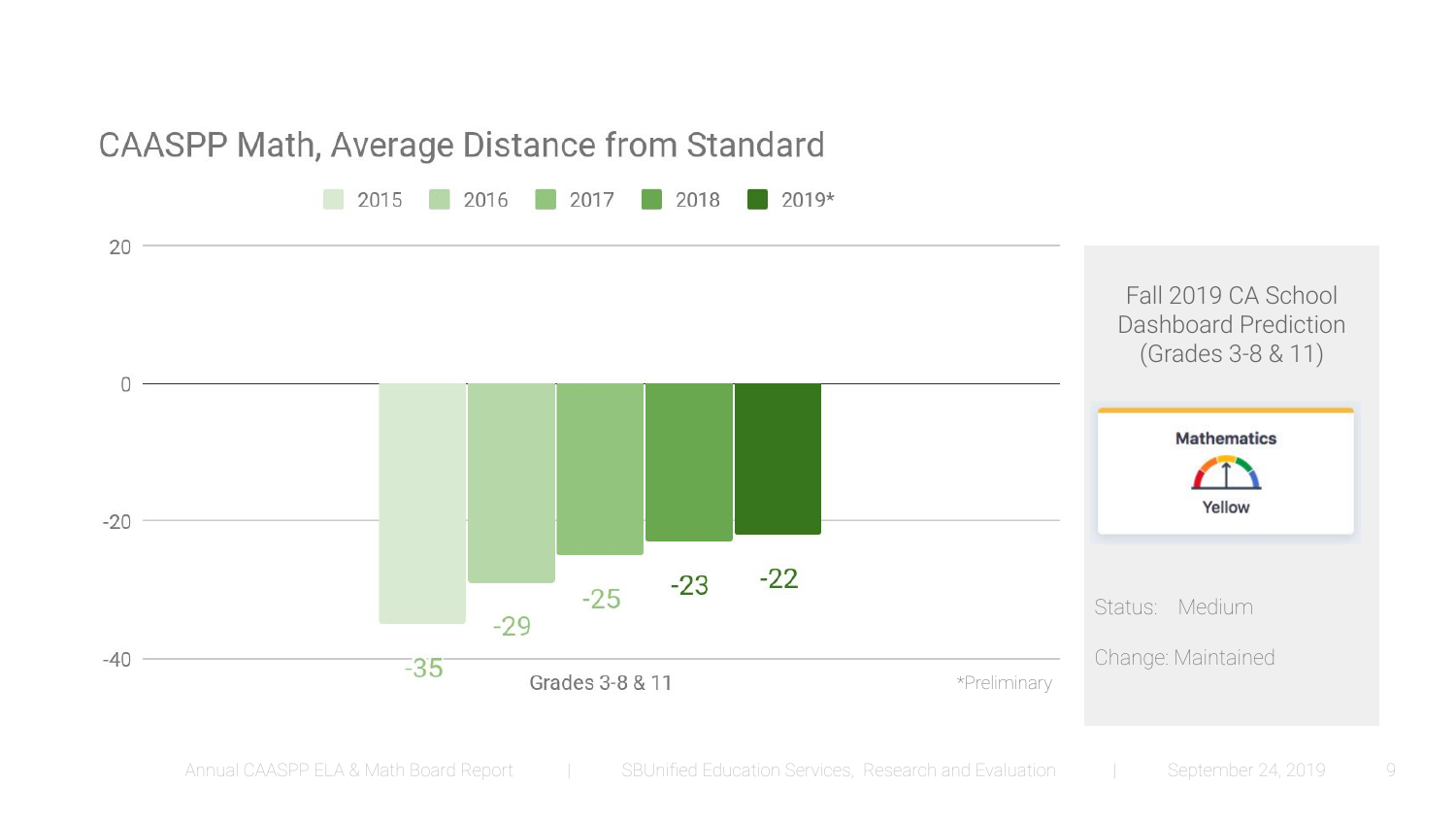# CAASPP ELA/Literacy: Average Distance from Standard, District-wide by Student Group, Grades 3-8 & 11

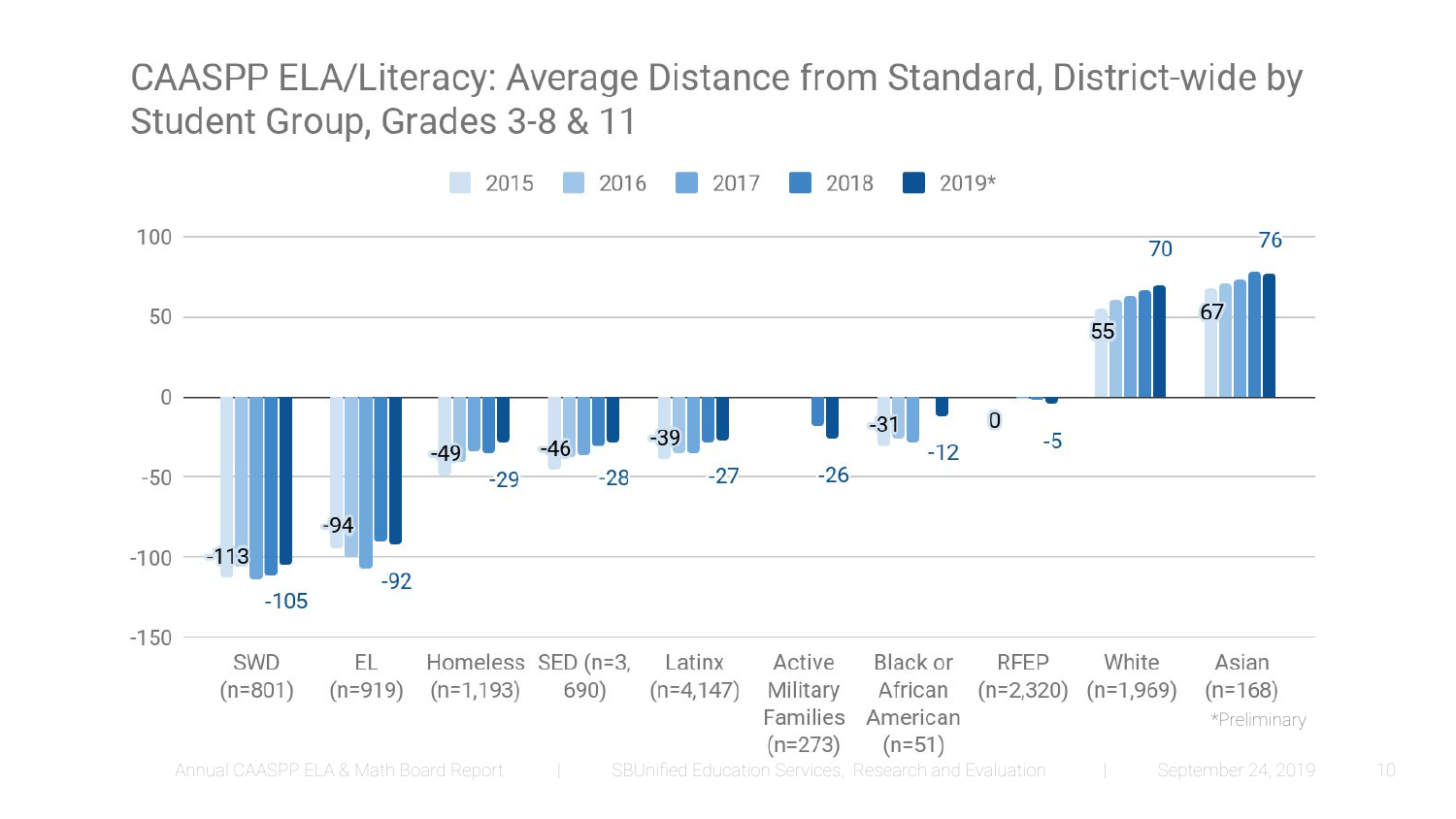#### CAASPP Math: Average Distance from Standard, District-wide by Student Group, Grades 3-8 & 11

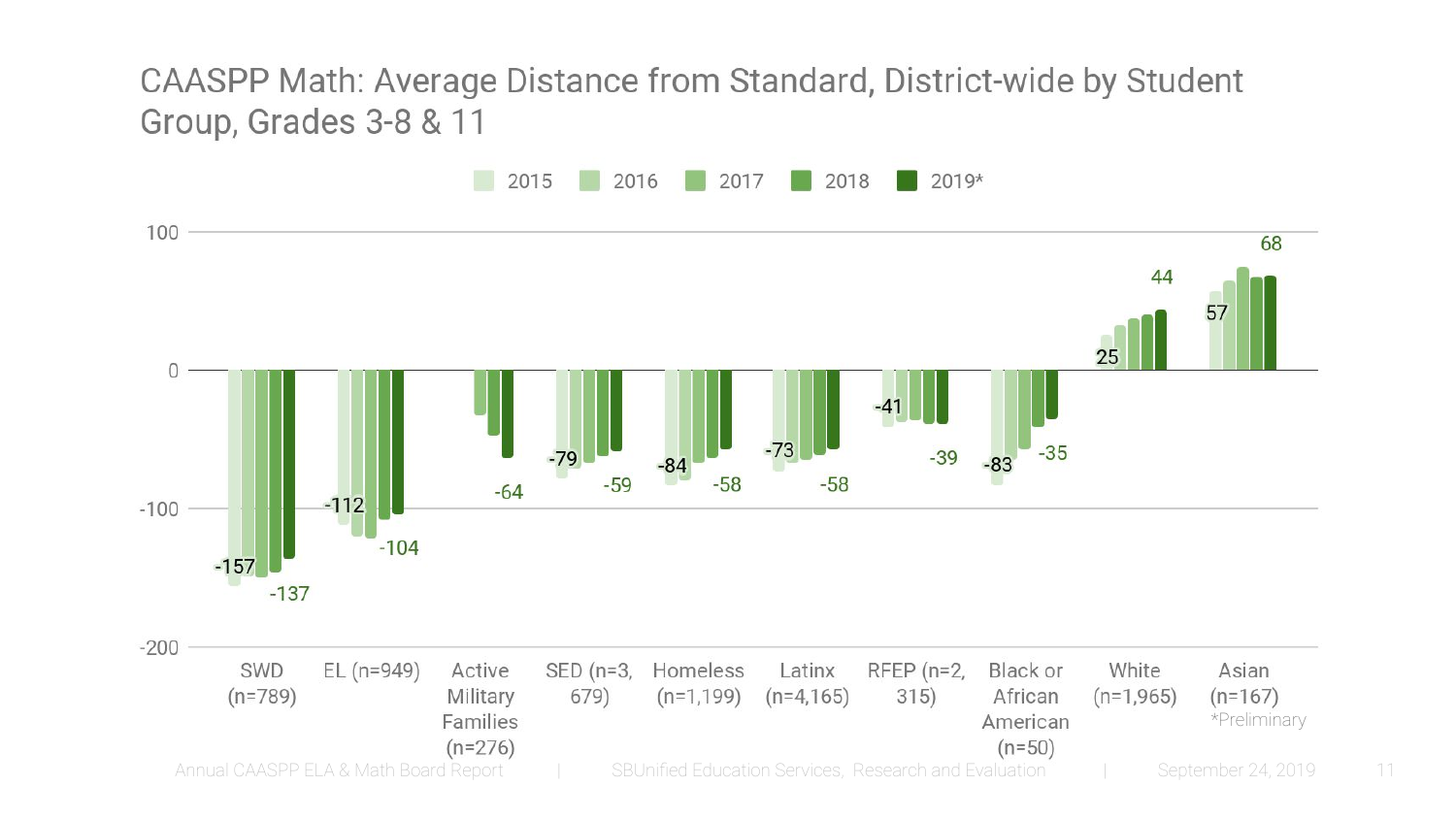### CAASPP ELA, Average Distance from Standard, by Elementary School

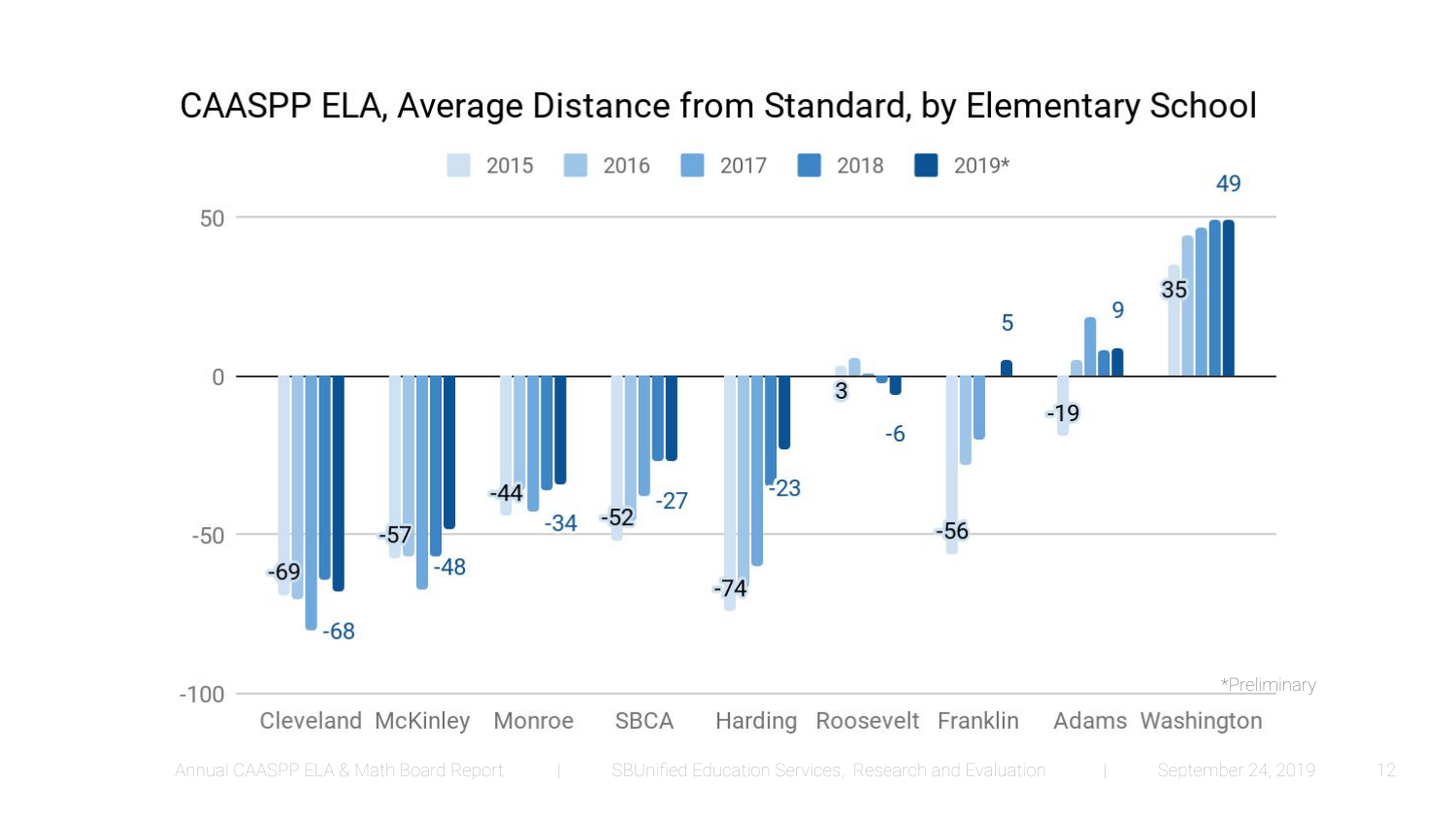### CAASPP ELA/Literacy, Average Distance from Standard, by Secondary School

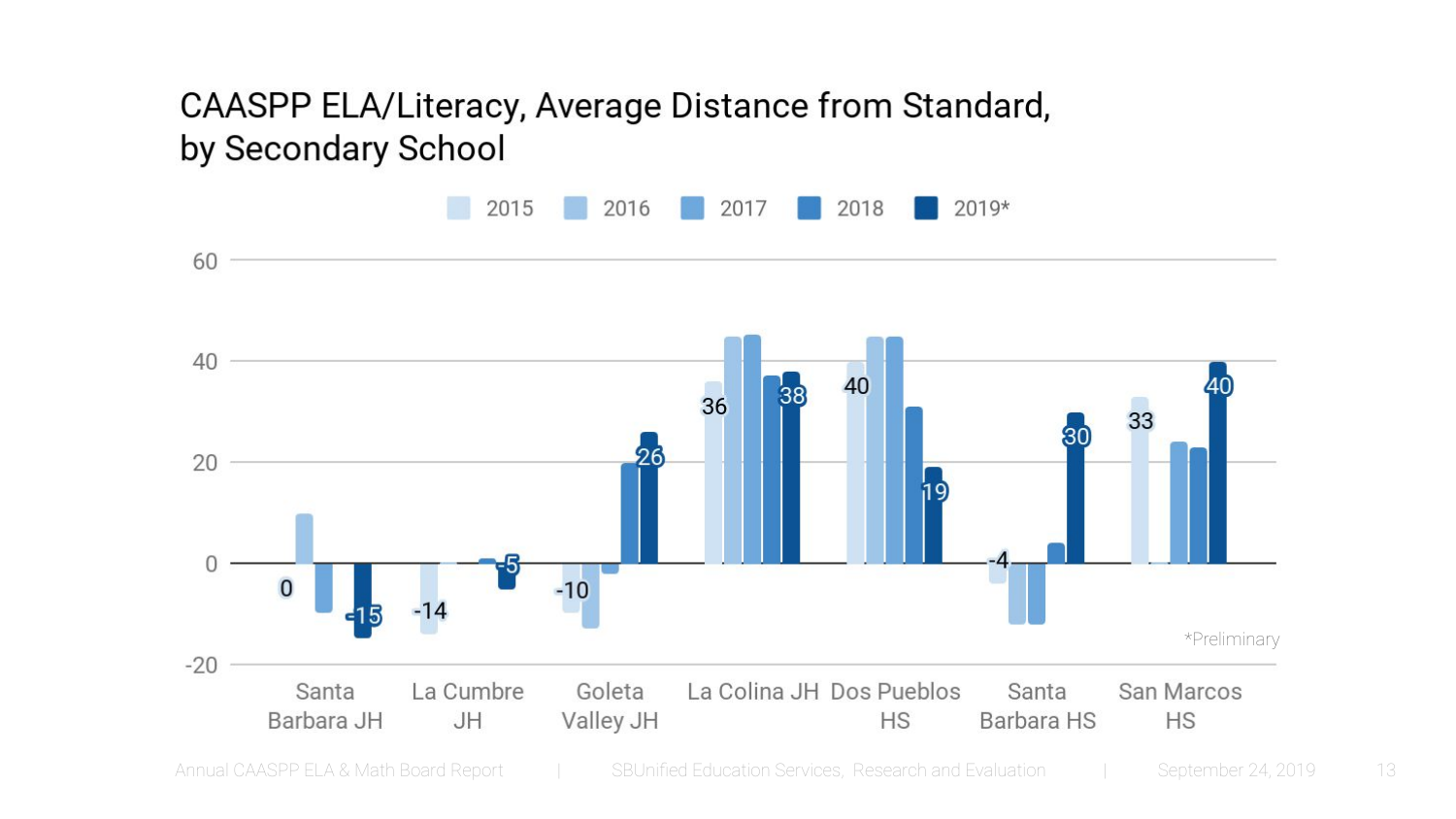CAASPP Math, Average Distance from Standard, by Elementary School

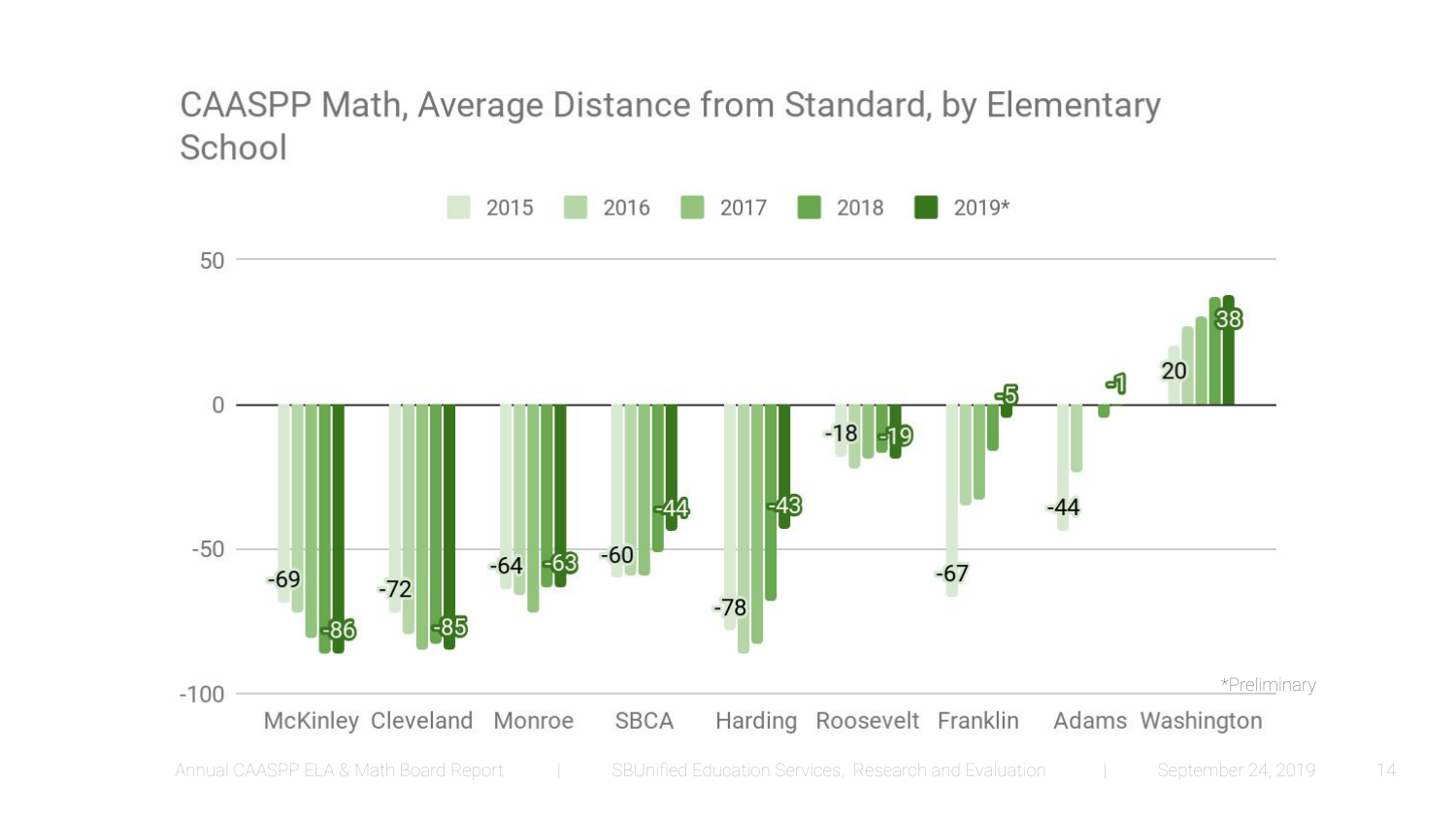# CAASPP Math, Average Distance from Standard, by Secondary School



Annual CAASPP ELA & Math Board Report | SBUnified Education Services, Research and Evaluation | September 24, 2019 15